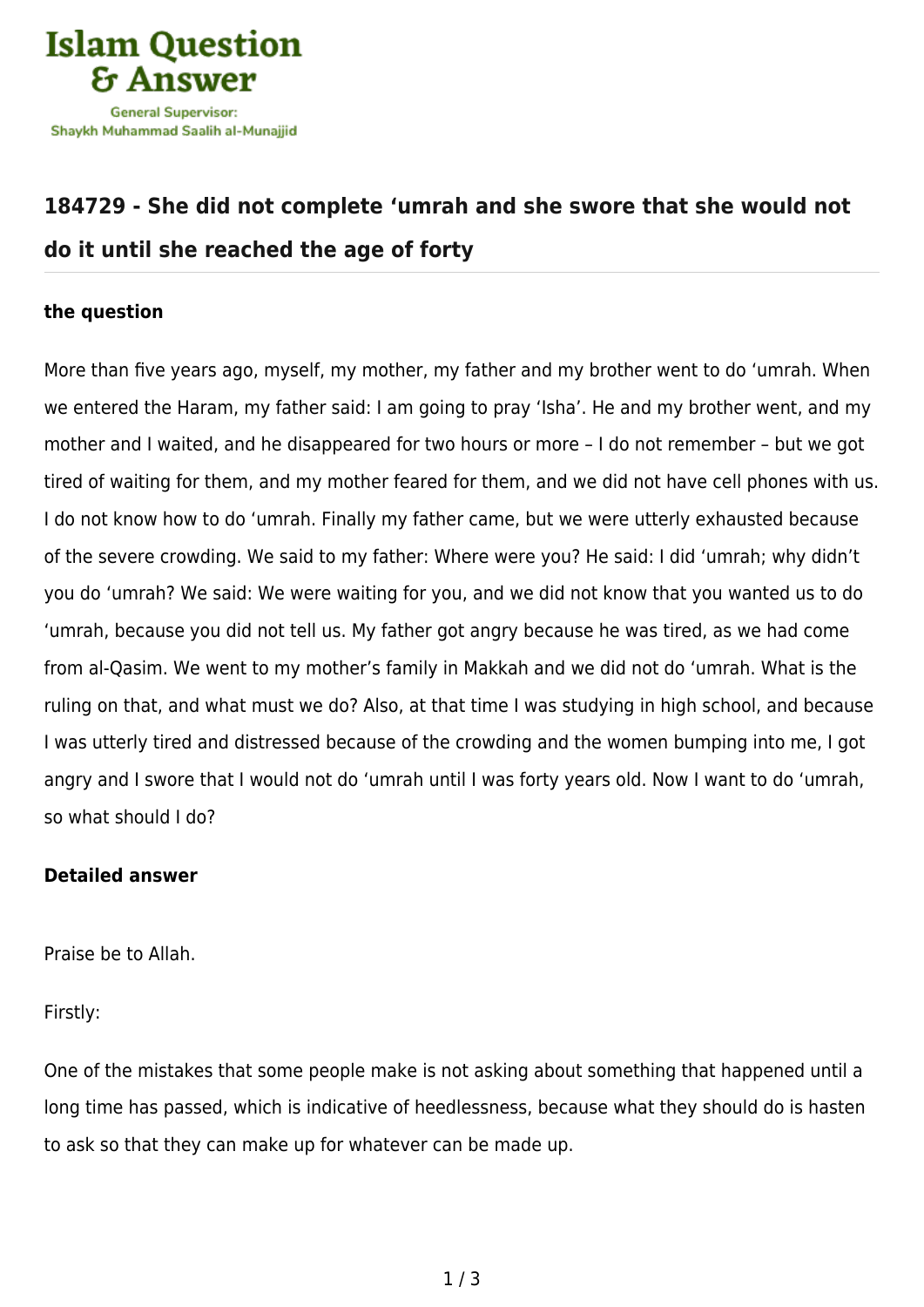

## Secondly:

Whoever enters ihram for either Hajj or 'umrah must complete it, and it is not permissible for him to interrupt that ritual before completing it, because Allah, may He be exalted, says (interpretation of the meaning):

"And perform properly (i.e. all the ceremonies according to the ways of Prophet Muhammad (blessings and peace of Allah be upon him)), the Hajj and Umrah (i.e. the pilgrimage to Makkah) for Allah"

[al-Baqarah 2:196].

What you and your mother should have done during that time was perform 'umrah, and you should not have obeyed your father by abandoning 'umrah.

Based on that, what you must do now is go back to Makkah to complete 'umrah by doing tawaaf and sa'i, and cutting your hair. Thus you will exit ihram for 'umrah.

You must also avoid the things that are prohibited whilst in ihram, such as wearing perfume, cutting your hair and nails, wearing gloves and niqab, entering into a marriage contract, or having intercourse and doing the things that lead to it.

If it so happens that you have done any of these prohibited things out of ignorance or because you forgot, then you do not have to do anything further.

As for the one who falls short in asking, or knows that he must do something but does not enquire as to what exactly it is, or he knows that he made a mistake by failing to complete 'umrah and that he was obliged to complete it but did not do that, then he must pay a penalty for each of the things that are prohibited in ihram that he committed, before he completes the 'umrah that he started and exits ihram from it in the proper manner. For more information, please see the answer